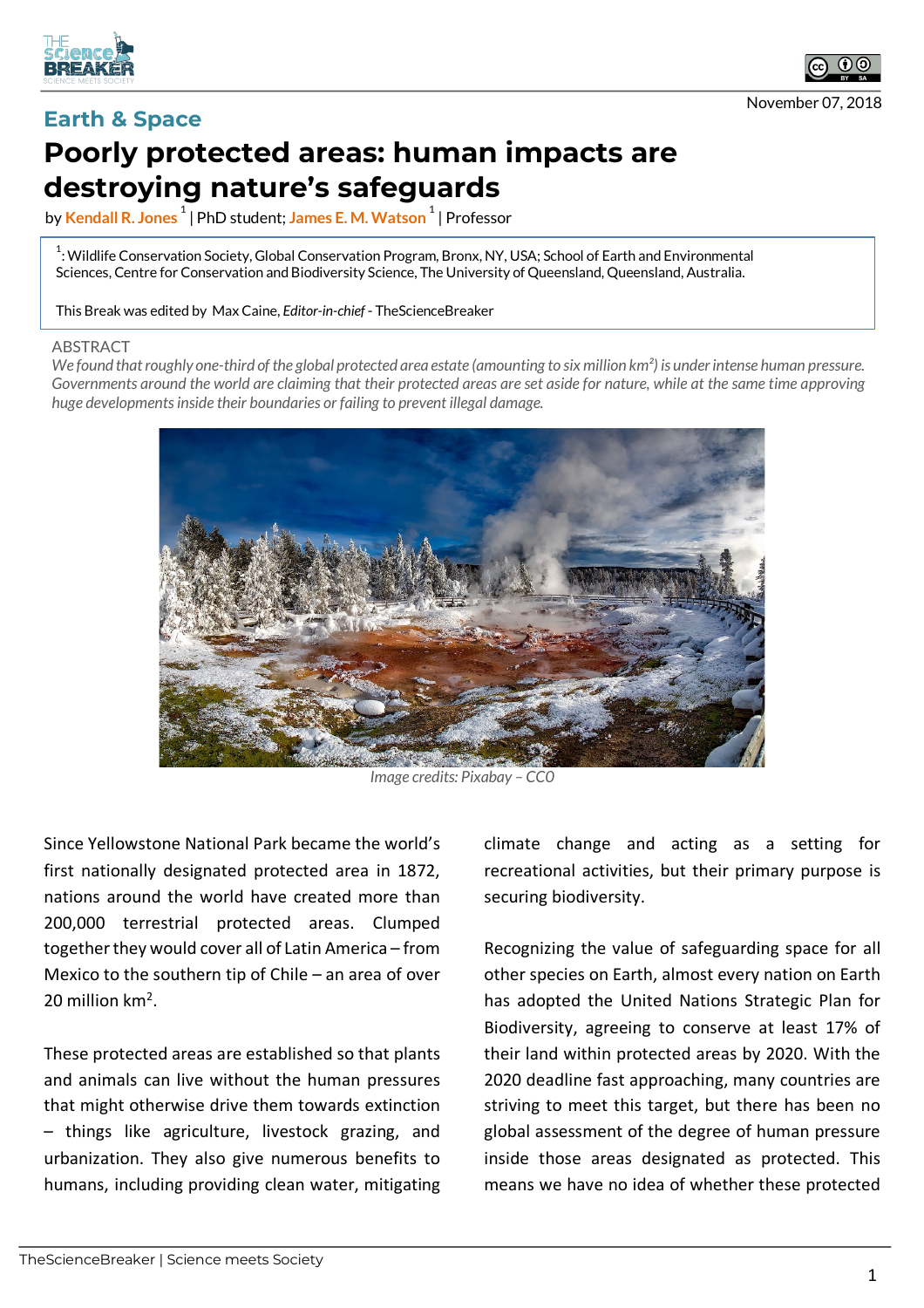



areas are actually preventing the human pressures that harm biodiversity, or are simply protected on paper.

To understand the extent and intensity of human pressure across the global protected area estate, we utilised the updated terrestrial Human Footprint, a measure that combines satellite data on buildings, intensive agriculture, livestock grazing, human population density, night time lights, roads, railways, and navigable waterways. It is well-established that these activities are directly linked to species declines and extinctions worldwide, so if they occur on protected land they will reduce the ability of that land to conserve biodiversity. Put simply, these human pressures are not compatible with nature conservation.

We found that roughly one-third of the global protected area estate (amounting to six million km²) is under intense human pressure. Roads, mines, farms, townships, and cities all threaten these supposedly protected places.

Somewhat incredibly, 137 nations (70%) have more than half their protected land under intense human pressure. Protected areas in Western Europe and southern Asia are under the most debilitating levels of human pressure. Only 42 percent of land safeguarded for conservation  $-$  made up of only 4,334 individual protected areas  $-$  is completely free of measurable human pressure. Most of these low-pressure areas are deep in the Amazon rainforest, in the deserts of Australia and Africa, or in the far north of Canada and Europe – all places unable to support high human populations.

After discovering that human pressure was so widespread throughout protected areas, we assessed what that might mean for nation's progress towards their 17% protection target. To investigate this, we re-assessed the progress of each country but removed any protected land that is under intense human pressure.

While 111 countries have officially reached their 17% goals, if protected land under intense human pressure was excluded, 74 of these nations  $-$  just over two-thirds — would drop off that list. Moreover, the protection of some ecological types (for example, mangroves and temperate forests) would decrease by more than 70%.

Encouragingly, we did find that protected areas with strict biodiversity conservation objectives have much lower levels of human pressure compared to those permitting a wider range of human activities.

But overall our results do not tell an optimistic story. Governments around the world are claiming that their protected areas are set aside for nature, while at the same time approving huge developments inside their boundaries or failing to prevent illegal damage. This is likely a major reason why biodiversity continues to decline despite massive increases in the amount of protected land.

Our study provides a timely chance for nations to undertake an assessment of the true condition of their protected areas. Nations must start acknowledging and accounting for levels of human pressure inside protected areas when reporting on progress toward their conservation targets. This will also help identify where protected areas can be improved through ecological restoration efforts or by increasing the level of protection.

There are also some positives: when well-funded, well-managed and well-placed, protected areas are humanity's best tool for halting the threats that cause species extinctions. Recognizing this, it is time for the global conservation community to stand up and hold governments to account so they take their conservation investments seriously. This means